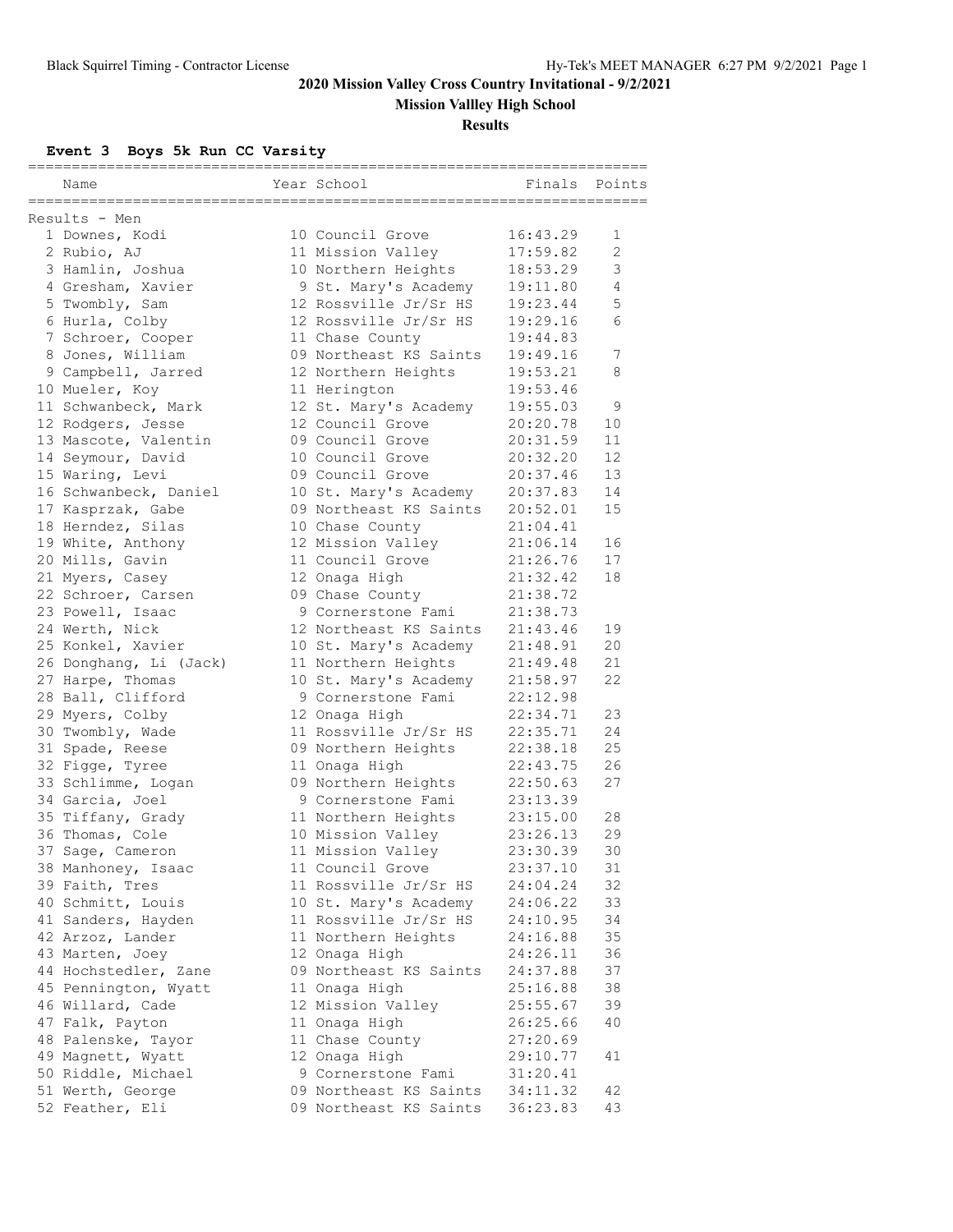**Mission Vallley High School**

#### **Results**

**....Event 3 Boys 5k Run CC Varsity**

| Team Scores            |       |                |    |                     |                |                 |      |      |      |      |
|------------------------|-------|----------------|----|---------------------|----------------|-----------------|------|------|------|------|
|                        |       |                |    |                     |                |                 |      |      |      |      |
| Rank Team              | Total |                |    | $1 \quad 2 \quad 3$ | $\overline{4}$ | $5\overline{)}$ | $*6$ | $*7$ | $*8$ | $*9$ |
|                        |       |                |    |                     |                |                 |      |      |      |      |
| Results - Men          |       |                |    |                     |                |                 |      |      |      |      |
| 1 Council Grove        | 47    | $\mathbf{1}$   | 10 | 11                  | 12             | 13              | 17   | 31   |      |      |
| Total Time: 1:38:45.32 |       |                |    |                     |                |                 |      |      |      |      |
| 19:45.07<br>Average:   |       |                |    |                     |                |                 |      |      |      |      |
| 2 St. Mary's Academy   | 69    | $\overline{4}$ | 9  | 14                  | 20             | 22              | 33   |      |      |      |
| Total Time: 1:43:32.54 |       |                |    |                     |                |                 |      |      |      |      |
| 20:42.51<br>Average:   |       |                |    |                     |                |                 |      |      |      |      |
| 3 Northern Heights     | 84    | 3              | 8  | 21                  | 25             | 27              | 28   | 35   |      |      |
| Total Time: 1:46:04.79 |       |                |    |                     |                |                 |      |      |      |      |
| Average: 21:12.96      |       |                |    |                     |                |                 |      |      |      |      |
| 4 Rossville Jr/Sr HS   | 101   | 5              | 6  | 24                  | 32             | 34              |      |      |      |      |
| Total Time: 1:49:43.50 |       |                |    |                     |                |                 |      |      |      |      |
| 21:56.70<br>Average:   |       |                |    |                     |                |                 |      |      |      |      |
| 5 Mission Valley       | 116   | 2              | 16 | 29                  | 30             | 39              |      |      |      |      |
| Total Time: 1:51:58.15 |       |                |    |                     |                |                 |      |      |      |      |
| 22:23.63<br>Average:   |       |                |    |                     |                |                 |      |      |      |      |
| 6 Northeast KS Saints  | 120   | 7              | 15 | 19                  | 37             | 42              | 43   |      |      |      |
| Total Time: 2:01:13.83 |       |                |    |                     |                |                 |      |      |      |      |
| 24:14.77<br>Average:   |       |                |    |                     |                |                 |      |      |      |      |
| 7 Onaga High           | 141   | 18             | 23 | 26                  | 36             | 38              | 40   | 41   |      |      |
| Total Time: 1:56:33.87 |       |                |    |                     |                |                 |      |      |      |      |
| 23:18.78<br>Average:   |       |                |    |                     |                |                 |      |      |      |      |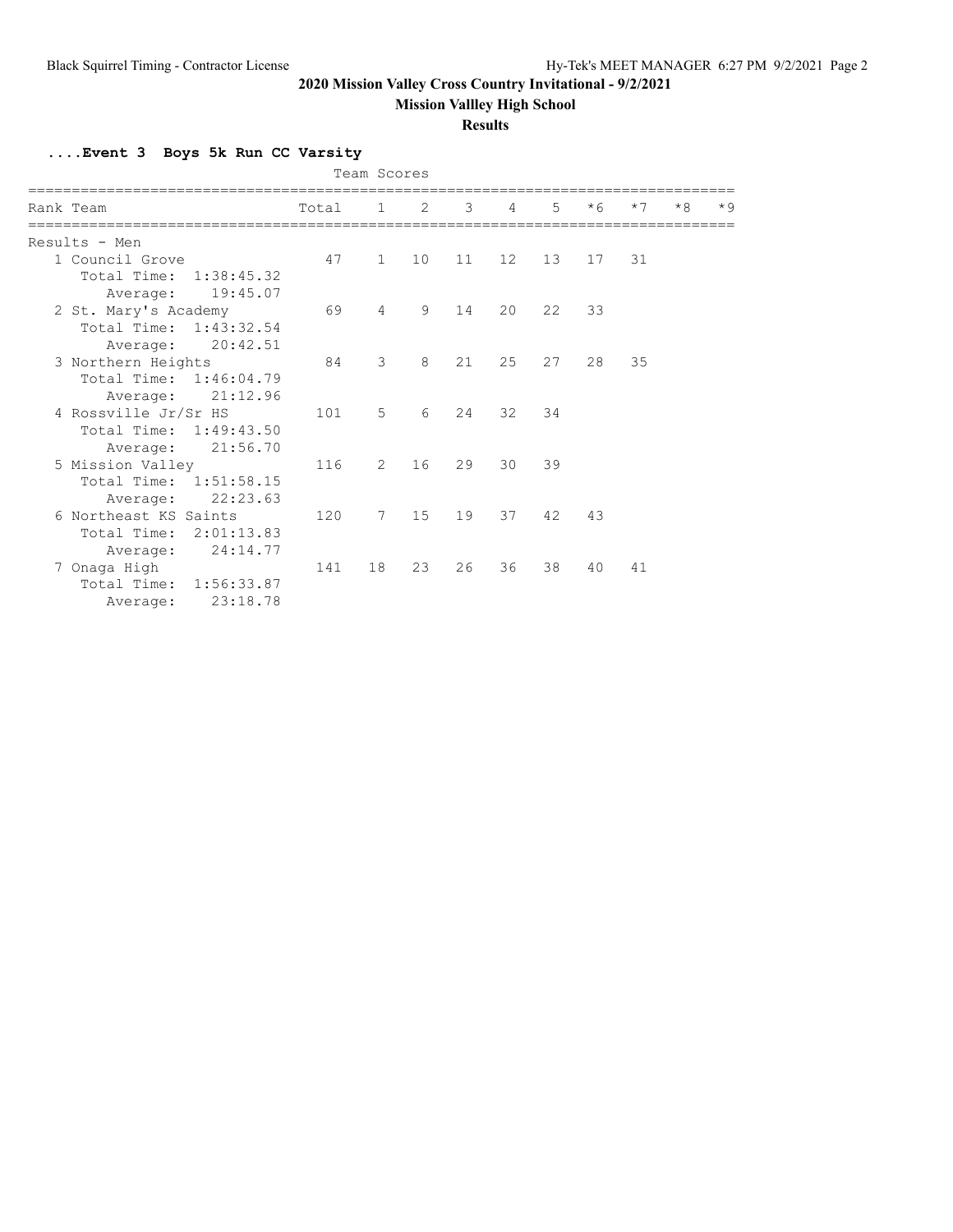### **Mission Vallley High School**

**Results**

#### **Event 1 Girls 5k Run CC Varsity**

| =====================<br>Results - Women<br>1 Picolet, Jordyn<br>11 Council Grove<br>21:46.51<br>2 Foster, Amelia<br>11 Rossville Jr/Sr HS<br>23:45.81<br>1<br>3 Zabala, Alexis<br>12 Rossville Jr/Sr HS<br>24:23.86<br>2<br>3<br>4 Ball, Gloria<br>9 Cornerstone Fami<br>25:10.03<br>5 Fund, Cassie<br>11 Rossville Jr/Sr HS<br>$\overline{4}$<br>25:24.73<br>6 Hines, Teagan<br>11 Northern Heights<br>25:45.88<br>7 Davis, Audrie<br>11 Rossville Jr/Sr HS<br>5<br>25:59.25<br>10 Northeast KS Saints<br>8 Kobach, Reagan<br>26:24.55<br>09 Northeast KS Saints<br>26:30.79<br>9 Murray-Brent, Henley<br>10 Porter, Ashley<br>09 Cornerstone Fami<br>26:31.47<br>6<br>7<br>11 Rossville Jr/Sr HS<br>11 Wonnell, Reagan<br>26:41.04<br>12 Schaffer, Davanne<br>11 Herington<br>27:08.24<br>13 Pringle, Taylor<br>11 Northern Heights<br>27:13.97<br>14 Johnson, Sierra<br>12 Chase County<br>27:18.43<br>8<br>12 Mission Valley<br>15 VanMeter, Caylie<br>27:46.53<br>16 Monihen, Lexi<br>12 Chase County<br>28:23.01<br>9<br>11 Rossville Jr/Sr HS<br>17 Lacock, Keera<br>28:23.70<br>10<br>18 Glanville, Kinslea<br>11<br>09 Chase County<br>28:27.47<br>19 Hatcher, Alexus<br>29:22.82<br>12<br>12 Chase County<br>20 Budke, Nora<br>13<br>12 Chase County<br>30:04.59<br>21 Francis, Leaya<br>11 Chase County<br>30:10.38<br>14<br>22 Elizondo, Brianna<br>11 Mission Valley<br>30:14.22<br>12 Council Grove<br>23 Mascote, Liz<br>30:32.57<br>24 Giar, Maggie<br>9 Cornerstone Fami<br>30:59.65<br>15<br>25 Dorris, Shayne<br>31:52.33<br>16<br>9 Cornerstone Fami<br>11 Council Grove<br>26 Dody, Cahaya<br>31:56.32<br>27 Galchutt, Ali<br>9 Cornerstone Fami<br>33:01.54<br>17<br>33:32.26<br>28 DeDonder, Bethany<br>10 Northern Heights<br>29 Zuniga, Abby<br>33:42.53<br>18<br>12 Chase County<br>30 Ryan, Grace<br>9 Cornerstone Fami<br>38:11.68<br>19<br>20<br>31 Riddle, Josie<br>9 Cornerstone Fami<br>43:15.12<br>Team Scores<br>2<br>3<br>$*6$<br>$*8$<br>5<br>$*7$<br>1<br>4<br>Rank Team<br>Total<br>.===============<br>Results - Women<br>19<br>$\overline{2}$<br>1 Rossville Jr/Sr HS<br>$\mathbf{1}$<br>4<br>5<br>7<br>10<br>Total Time: 2:06:14.69<br>25:14.94<br>Average:<br>2 Chase County | Name | Year School |   |   |    |    | Finals | Points |    |      |
|-------------------------------------------------------------------------------------------------------------------------------------------------------------------------------------------------------------------------------------------------------------------------------------------------------------------------------------------------------------------------------------------------------------------------------------------------------------------------------------------------------------------------------------------------------------------------------------------------------------------------------------------------------------------------------------------------------------------------------------------------------------------------------------------------------------------------------------------------------------------------------------------------------------------------------------------------------------------------------------------------------------------------------------------------------------------------------------------------------------------------------------------------------------------------------------------------------------------------------------------------------------------------------------------------------------------------------------------------------------------------------------------------------------------------------------------------------------------------------------------------------------------------------------------------------------------------------------------------------------------------------------------------------------------------------------------------------------------------------------------------------------------------------------------------------------------------------------------------------------------------------------------------------------------------------------------------------------------------------------------------------------------------------------------------------------------------------------------------------------------------------------------------------------------------------------------------------------------------|------|-------------|---|---|----|----|--------|--------|----|------|
|                                                                                                                                                                                                                                                                                                                                                                                                                                                                                                                                                                                                                                                                                                                                                                                                                                                                                                                                                                                                                                                                                                                                                                                                                                                                                                                                                                                                                                                                                                                                                                                                                                                                                                                                                                                                                                                                                                                                                                                                                                                                                                                                                                                                                         |      |             |   |   |    |    |        |        |    |      |
|                                                                                                                                                                                                                                                                                                                                                                                                                                                                                                                                                                                                                                                                                                                                                                                                                                                                                                                                                                                                                                                                                                                                                                                                                                                                                                                                                                                                                                                                                                                                                                                                                                                                                                                                                                                                                                                                                                                                                                                                                                                                                                                                                                                                                         |      |             |   |   |    |    |        |        |    |      |
|                                                                                                                                                                                                                                                                                                                                                                                                                                                                                                                                                                                                                                                                                                                                                                                                                                                                                                                                                                                                                                                                                                                                                                                                                                                                                                                                                                                                                                                                                                                                                                                                                                                                                                                                                                                                                                                                                                                                                                                                                                                                                                                                                                                                                         |      |             |   |   |    |    |        |        |    |      |
|                                                                                                                                                                                                                                                                                                                                                                                                                                                                                                                                                                                                                                                                                                                                                                                                                                                                                                                                                                                                                                                                                                                                                                                                                                                                                                                                                                                                                                                                                                                                                                                                                                                                                                                                                                                                                                                                                                                                                                                                                                                                                                                                                                                                                         |      |             |   |   |    |    |        |        |    |      |
|                                                                                                                                                                                                                                                                                                                                                                                                                                                                                                                                                                                                                                                                                                                                                                                                                                                                                                                                                                                                                                                                                                                                                                                                                                                                                                                                                                                                                                                                                                                                                                                                                                                                                                                                                                                                                                                                                                                                                                                                                                                                                                                                                                                                                         |      |             |   |   |    |    |        |        |    |      |
|                                                                                                                                                                                                                                                                                                                                                                                                                                                                                                                                                                                                                                                                                                                                                                                                                                                                                                                                                                                                                                                                                                                                                                                                                                                                                                                                                                                                                                                                                                                                                                                                                                                                                                                                                                                                                                                                                                                                                                                                                                                                                                                                                                                                                         |      |             |   |   |    |    |        |        |    |      |
|                                                                                                                                                                                                                                                                                                                                                                                                                                                                                                                                                                                                                                                                                                                                                                                                                                                                                                                                                                                                                                                                                                                                                                                                                                                                                                                                                                                                                                                                                                                                                                                                                                                                                                                                                                                                                                                                                                                                                                                                                                                                                                                                                                                                                         |      |             |   |   |    |    |        |        |    |      |
|                                                                                                                                                                                                                                                                                                                                                                                                                                                                                                                                                                                                                                                                                                                                                                                                                                                                                                                                                                                                                                                                                                                                                                                                                                                                                                                                                                                                                                                                                                                                                                                                                                                                                                                                                                                                                                                                                                                                                                                                                                                                                                                                                                                                                         |      |             |   |   |    |    |        |        |    |      |
|                                                                                                                                                                                                                                                                                                                                                                                                                                                                                                                                                                                                                                                                                                                                                                                                                                                                                                                                                                                                                                                                                                                                                                                                                                                                                                                                                                                                                                                                                                                                                                                                                                                                                                                                                                                                                                                                                                                                                                                                                                                                                                                                                                                                                         |      |             |   |   |    |    |        |        |    |      |
|                                                                                                                                                                                                                                                                                                                                                                                                                                                                                                                                                                                                                                                                                                                                                                                                                                                                                                                                                                                                                                                                                                                                                                                                                                                                                                                                                                                                                                                                                                                                                                                                                                                                                                                                                                                                                                                                                                                                                                                                                                                                                                                                                                                                                         |      |             |   |   |    |    |        |        |    |      |
|                                                                                                                                                                                                                                                                                                                                                                                                                                                                                                                                                                                                                                                                                                                                                                                                                                                                                                                                                                                                                                                                                                                                                                                                                                                                                                                                                                                                                                                                                                                                                                                                                                                                                                                                                                                                                                                                                                                                                                                                                                                                                                                                                                                                                         |      |             |   |   |    |    |        |        |    |      |
|                                                                                                                                                                                                                                                                                                                                                                                                                                                                                                                                                                                                                                                                                                                                                                                                                                                                                                                                                                                                                                                                                                                                                                                                                                                                                                                                                                                                                                                                                                                                                                                                                                                                                                                                                                                                                                                                                                                                                                                                                                                                                                                                                                                                                         |      |             |   |   |    |    |        |        |    |      |
|                                                                                                                                                                                                                                                                                                                                                                                                                                                                                                                                                                                                                                                                                                                                                                                                                                                                                                                                                                                                                                                                                                                                                                                                                                                                                                                                                                                                                                                                                                                                                                                                                                                                                                                                                                                                                                                                                                                                                                                                                                                                                                                                                                                                                         |      |             |   |   |    |    |        |        |    |      |
|                                                                                                                                                                                                                                                                                                                                                                                                                                                                                                                                                                                                                                                                                                                                                                                                                                                                                                                                                                                                                                                                                                                                                                                                                                                                                                                                                                                                                                                                                                                                                                                                                                                                                                                                                                                                                                                                                                                                                                                                                                                                                                                                                                                                                         |      |             |   |   |    |    |        |        |    |      |
|                                                                                                                                                                                                                                                                                                                                                                                                                                                                                                                                                                                                                                                                                                                                                                                                                                                                                                                                                                                                                                                                                                                                                                                                                                                                                                                                                                                                                                                                                                                                                                                                                                                                                                                                                                                                                                                                                                                                                                                                                                                                                                                                                                                                                         |      |             |   |   |    |    |        |        |    |      |
|                                                                                                                                                                                                                                                                                                                                                                                                                                                                                                                                                                                                                                                                                                                                                                                                                                                                                                                                                                                                                                                                                                                                                                                                                                                                                                                                                                                                                                                                                                                                                                                                                                                                                                                                                                                                                                                                                                                                                                                                                                                                                                                                                                                                                         |      |             |   |   |    |    |        |        |    |      |
|                                                                                                                                                                                                                                                                                                                                                                                                                                                                                                                                                                                                                                                                                                                                                                                                                                                                                                                                                                                                                                                                                                                                                                                                                                                                                                                                                                                                                                                                                                                                                                                                                                                                                                                                                                                                                                                                                                                                                                                                                                                                                                                                                                                                                         |      |             |   |   |    |    |        |        |    |      |
|                                                                                                                                                                                                                                                                                                                                                                                                                                                                                                                                                                                                                                                                                                                                                                                                                                                                                                                                                                                                                                                                                                                                                                                                                                                                                                                                                                                                                                                                                                                                                                                                                                                                                                                                                                                                                                                                                                                                                                                                                                                                                                                                                                                                                         |      |             |   |   |    |    |        |        |    |      |
|                                                                                                                                                                                                                                                                                                                                                                                                                                                                                                                                                                                                                                                                                                                                                                                                                                                                                                                                                                                                                                                                                                                                                                                                                                                                                                                                                                                                                                                                                                                                                                                                                                                                                                                                                                                                                                                                                                                                                                                                                                                                                                                                                                                                                         |      |             |   |   |    |    |        |        |    |      |
|                                                                                                                                                                                                                                                                                                                                                                                                                                                                                                                                                                                                                                                                                                                                                                                                                                                                                                                                                                                                                                                                                                                                                                                                                                                                                                                                                                                                                                                                                                                                                                                                                                                                                                                                                                                                                                                                                                                                                                                                                                                                                                                                                                                                                         |      |             |   |   |    |    |        |        |    |      |
|                                                                                                                                                                                                                                                                                                                                                                                                                                                                                                                                                                                                                                                                                                                                                                                                                                                                                                                                                                                                                                                                                                                                                                                                                                                                                                                                                                                                                                                                                                                                                                                                                                                                                                                                                                                                                                                                                                                                                                                                                                                                                                                                                                                                                         |      |             |   |   |    |    |        |        |    |      |
|                                                                                                                                                                                                                                                                                                                                                                                                                                                                                                                                                                                                                                                                                                                                                                                                                                                                                                                                                                                                                                                                                                                                                                                                                                                                                                                                                                                                                                                                                                                                                                                                                                                                                                                                                                                                                                                                                                                                                                                                                                                                                                                                                                                                                         |      |             |   |   |    |    |        |        |    |      |
|                                                                                                                                                                                                                                                                                                                                                                                                                                                                                                                                                                                                                                                                                                                                                                                                                                                                                                                                                                                                                                                                                                                                                                                                                                                                                                                                                                                                                                                                                                                                                                                                                                                                                                                                                                                                                                                                                                                                                                                                                                                                                                                                                                                                                         |      |             |   |   |    |    |        |        |    |      |
|                                                                                                                                                                                                                                                                                                                                                                                                                                                                                                                                                                                                                                                                                                                                                                                                                                                                                                                                                                                                                                                                                                                                                                                                                                                                                                                                                                                                                                                                                                                                                                                                                                                                                                                                                                                                                                                                                                                                                                                                                                                                                                                                                                                                                         |      |             |   |   |    |    |        |        |    |      |
|                                                                                                                                                                                                                                                                                                                                                                                                                                                                                                                                                                                                                                                                                                                                                                                                                                                                                                                                                                                                                                                                                                                                                                                                                                                                                                                                                                                                                                                                                                                                                                                                                                                                                                                                                                                                                                                                                                                                                                                                                                                                                                                                                                                                                         |      |             |   |   |    |    |        |        |    |      |
|                                                                                                                                                                                                                                                                                                                                                                                                                                                                                                                                                                                                                                                                                                                                                                                                                                                                                                                                                                                                                                                                                                                                                                                                                                                                                                                                                                                                                                                                                                                                                                                                                                                                                                                                                                                                                                                                                                                                                                                                                                                                                                                                                                                                                         |      |             |   |   |    |    |        |        |    |      |
|                                                                                                                                                                                                                                                                                                                                                                                                                                                                                                                                                                                                                                                                                                                                                                                                                                                                                                                                                                                                                                                                                                                                                                                                                                                                                                                                                                                                                                                                                                                                                                                                                                                                                                                                                                                                                                                                                                                                                                                                                                                                                                                                                                                                                         |      |             |   |   |    |    |        |        |    |      |
|                                                                                                                                                                                                                                                                                                                                                                                                                                                                                                                                                                                                                                                                                                                                                                                                                                                                                                                                                                                                                                                                                                                                                                                                                                                                                                                                                                                                                                                                                                                                                                                                                                                                                                                                                                                                                                                                                                                                                                                                                                                                                                                                                                                                                         |      |             |   |   |    |    |        |        |    |      |
|                                                                                                                                                                                                                                                                                                                                                                                                                                                                                                                                                                                                                                                                                                                                                                                                                                                                                                                                                                                                                                                                                                                                                                                                                                                                                                                                                                                                                                                                                                                                                                                                                                                                                                                                                                                                                                                                                                                                                                                                                                                                                                                                                                                                                         |      |             |   |   |    |    |        |        |    |      |
|                                                                                                                                                                                                                                                                                                                                                                                                                                                                                                                                                                                                                                                                                                                                                                                                                                                                                                                                                                                                                                                                                                                                                                                                                                                                                                                                                                                                                                                                                                                                                                                                                                                                                                                                                                                                                                                                                                                                                                                                                                                                                                                                                                                                                         |      |             |   |   |    |    |        |        |    |      |
|                                                                                                                                                                                                                                                                                                                                                                                                                                                                                                                                                                                                                                                                                                                                                                                                                                                                                                                                                                                                                                                                                                                                                                                                                                                                                                                                                                                                                                                                                                                                                                                                                                                                                                                                                                                                                                                                                                                                                                                                                                                                                                                                                                                                                         |      |             |   |   |    |    |        |        |    |      |
|                                                                                                                                                                                                                                                                                                                                                                                                                                                                                                                                                                                                                                                                                                                                                                                                                                                                                                                                                                                                                                                                                                                                                                                                                                                                                                                                                                                                                                                                                                                                                                                                                                                                                                                                                                                                                                                                                                                                                                                                                                                                                                                                                                                                                         |      |             |   |   |    |    |        |        |    |      |
|                                                                                                                                                                                                                                                                                                                                                                                                                                                                                                                                                                                                                                                                                                                                                                                                                                                                                                                                                                                                                                                                                                                                                                                                                                                                                                                                                                                                                                                                                                                                                                                                                                                                                                                                                                                                                                                                                                                                                                                                                                                                                                                                                                                                                         |      |             |   |   |    |    |        |        |    |      |
|                                                                                                                                                                                                                                                                                                                                                                                                                                                                                                                                                                                                                                                                                                                                                                                                                                                                                                                                                                                                                                                                                                                                                                                                                                                                                                                                                                                                                                                                                                                                                                                                                                                                                                                                                                                                                                                                                                                                                                                                                                                                                                                                                                                                                         |      |             |   |   |    |    |        |        |    | $*9$ |
|                                                                                                                                                                                                                                                                                                                                                                                                                                                                                                                                                                                                                                                                                                                                                                                                                                                                                                                                                                                                                                                                                                                                                                                                                                                                                                                                                                                                                                                                                                                                                                                                                                                                                                                                                                                                                                                                                                                                                                                                                                                                                                                                                                                                                         |      |             |   |   |    |    |        |        |    |      |
|                                                                                                                                                                                                                                                                                                                                                                                                                                                                                                                                                                                                                                                                                                                                                                                                                                                                                                                                                                                                                                                                                                                                                                                                                                                                                                                                                                                                                                                                                                                                                                                                                                                                                                                                                                                                                                                                                                                                                                                                                                                                                                                                                                                                                         |      |             |   |   |    |    |        |        |    |      |
|                                                                                                                                                                                                                                                                                                                                                                                                                                                                                                                                                                                                                                                                                                                                                                                                                                                                                                                                                                                                                                                                                                                                                                                                                                                                                                                                                                                                                                                                                                                                                                                                                                                                                                                                                                                                                                                                                                                                                                                                                                                                                                                                                                                                                         |      | 53          | 8 | 9 | 11 | 12 | 13     | 14     | 18 |      |

 Total Time: 2:23:36.32 Average: 28:43.27 3 Cornerstone Family School 57 3 6 15 16 17 19 20 Total Time: 2:27:35.02

Average: 29:31.01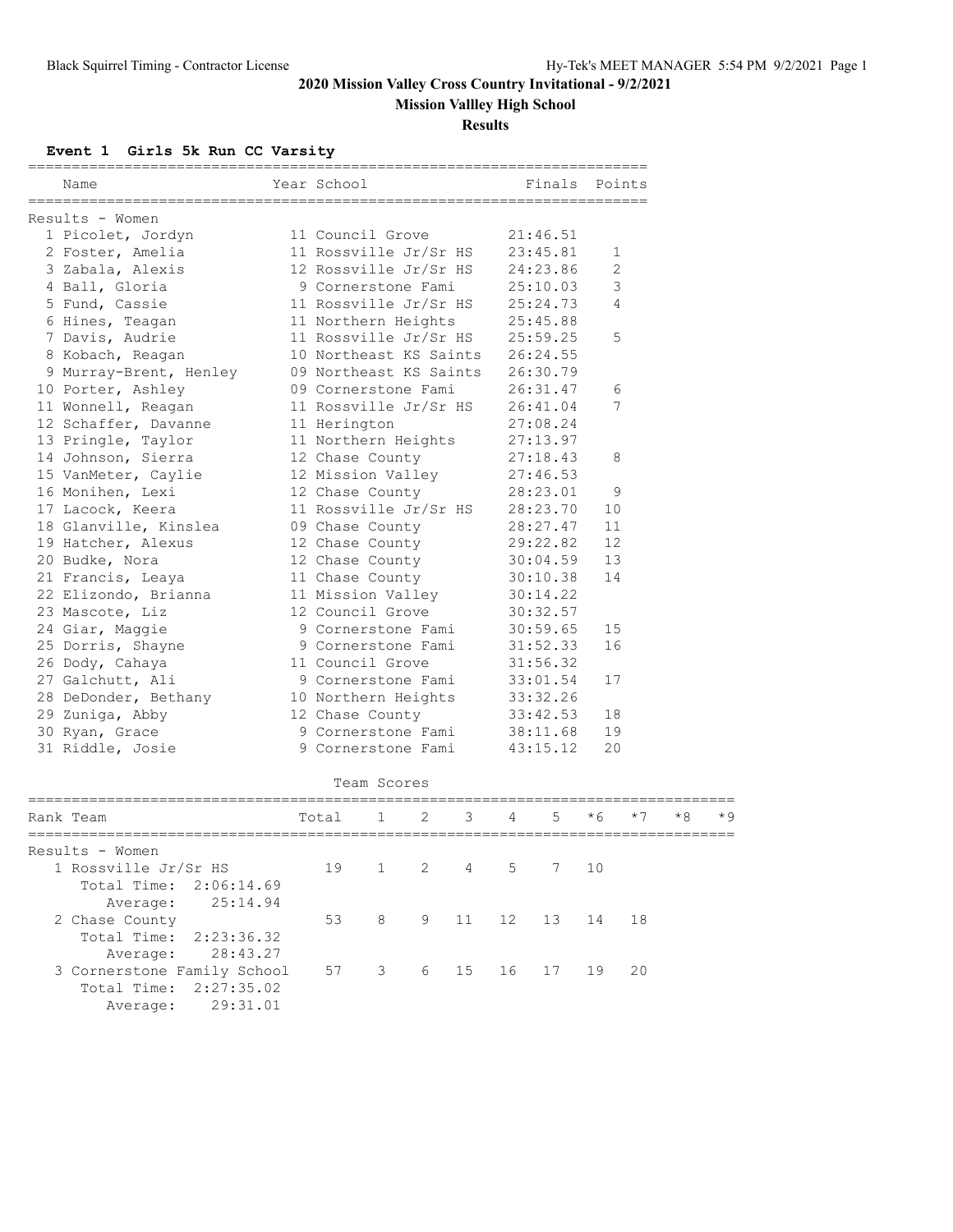# **Mission Vallley High School**

#### **Results**

# **Event 4 Boys 5k Run CC Junior Varsity**

| Name                  | Year School States of the School | Finals Points |  |
|-----------------------|----------------------------------|---------------|--|
|                       |                                  |               |  |
| Results - Men         |                                  |               |  |
| 1 McIver, Jacob       | 09 Council Grove                 | 22:11.35      |  |
| 2 Gresham, Thomas     | 10 St. Mary's Academy            | 22:17.30      |  |
| 3 McDonald, Shawn     | 10 St. Mary's Academy            | 24:04.32      |  |
| 4 Whitten, Lyndall    | 09 Mission Valley                | 24:23.51      |  |
| 5 Carr, Evan          | 10 Council Grove                 | 24:28.49      |  |
| 6 McLaren, Daniel     | 09 Council Grove                 | 25:09.25      |  |
| 7 Hancock, Jonah      | 09 Mission Valley                | 25:56.39      |  |
| 8 Alson, Max          | 09 Northern Heights              | 26:14.39      |  |
| 9 Meier, Korey        | 10 Herington                     | 26:49.82      |  |
| 10 Peters, Zach       | 09 Onaga High                    | 27:32.20      |  |
| 11 Simikins, Colby    | 11 Onaga High                    | 27:45.19      |  |
| 12 LeMay, Wyatt       | 10 Council Grove                 | 27:45.79      |  |
| 13 Kormanik, Eli      | 12 Council Grove                 | 27:47.97      |  |
| 14 Goeckel, Mason     | 11 Council Grove                 | 27:55.29      |  |
| 15 Schlesener, Sumner | 09 Herington                     | 28:11.10      |  |
| 16 Ross, Doug         | 11 Mission Valley                | 29:17.55      |  |
| 17 Sperry, Raichle    | 10 Mission Valley                | 33:59.64      |  |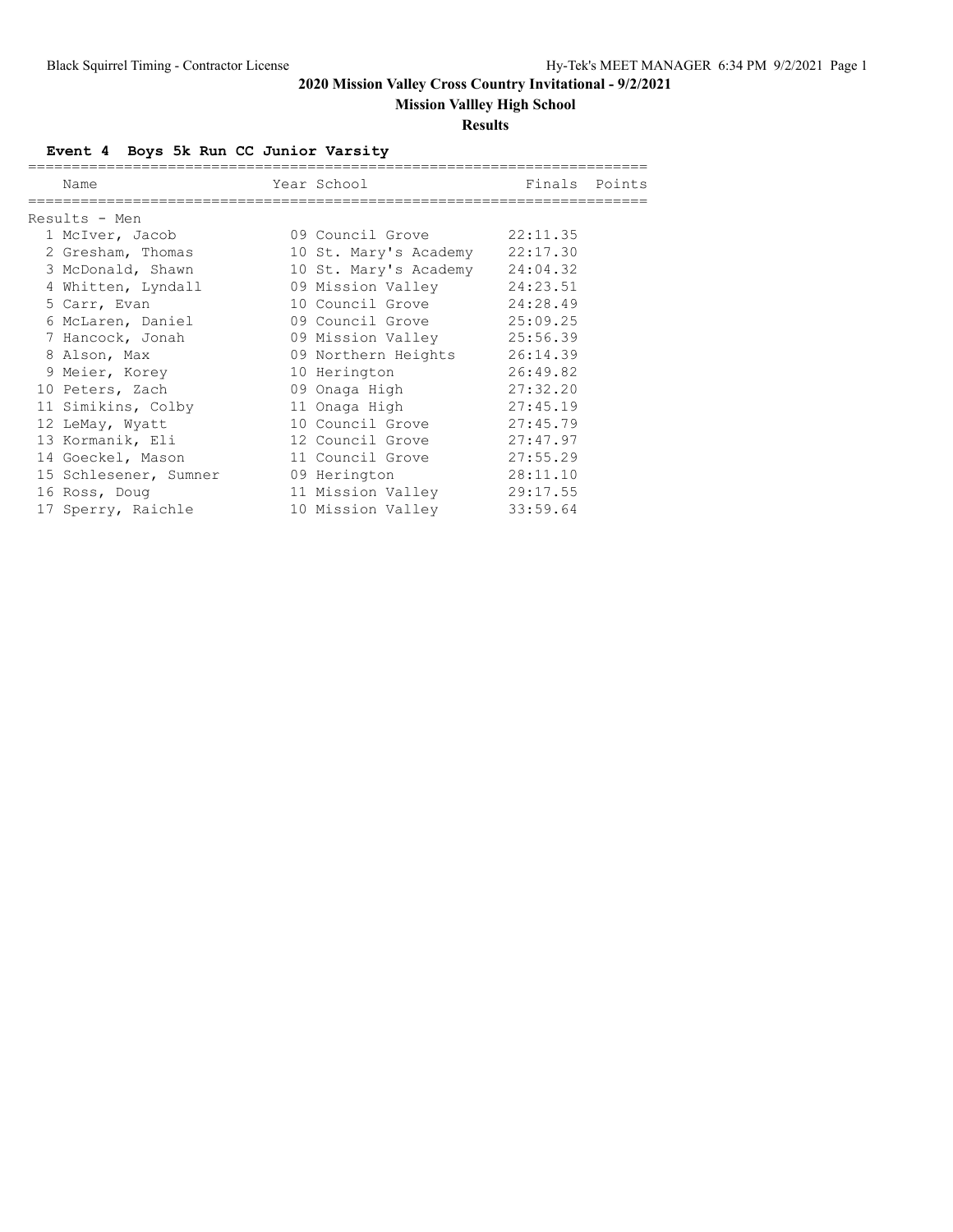**Mission Vallley High School**

#### **Results**

### **Event 2 Girls 5k Run CC Junior Varsity**

| Name            |                    | Year School        | Finals Points |  |
|-----------------|--------------------|--------------------|---------------|--|
|                 |                    |                    |               |  |
| Results - Women |                    |                    |               |  |
|                 | 1 Creek, Elizabeth | 9 Cornerstone Fami | 30:38.08      |  |
| 2 Vogt, Jaiden  |                    | 09 Herington       | 30:43.39      |  |
| 3 Vega, Abbey   |                    | 12 Chase County    | 45:08.97      |  |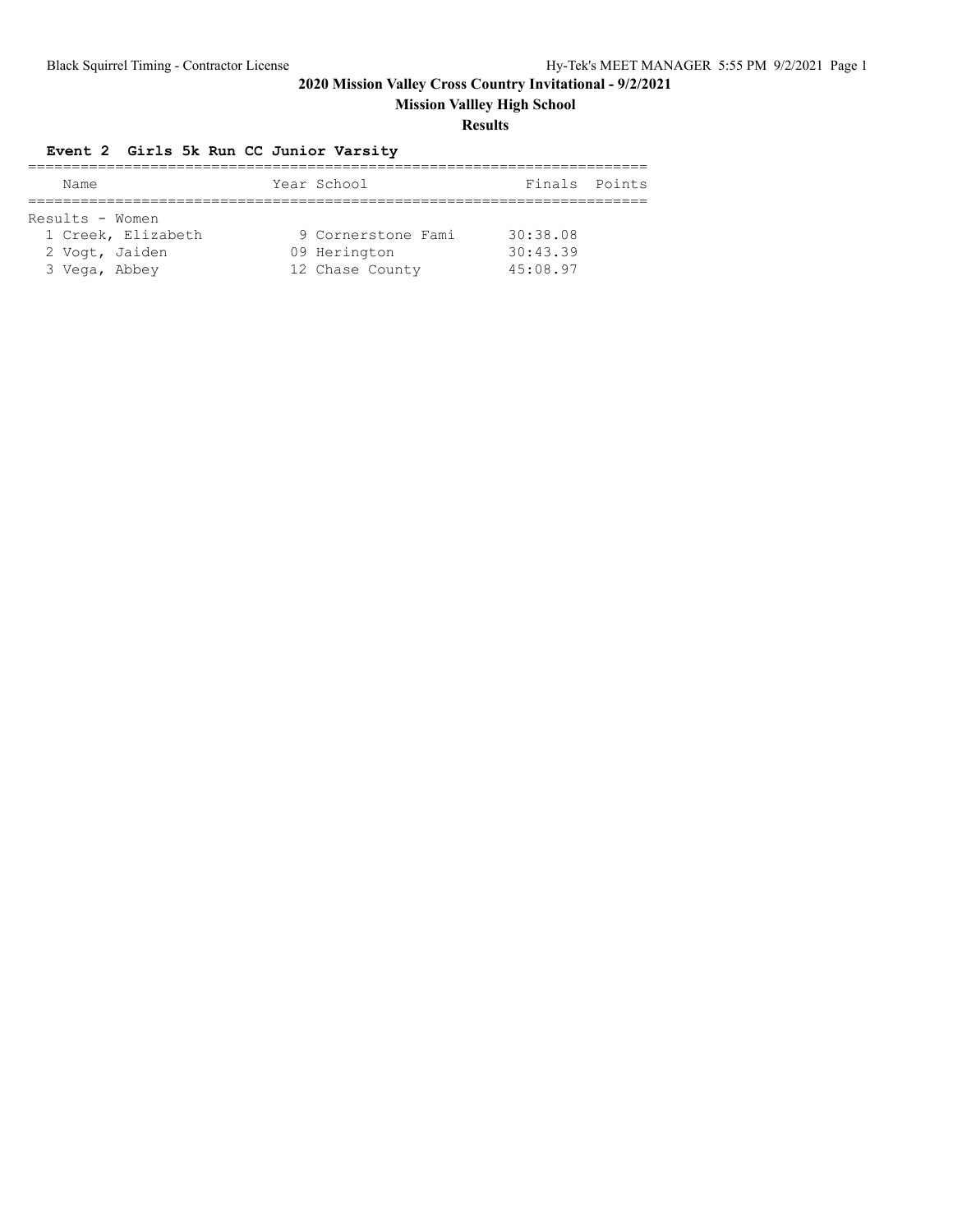# **Mission Vallley High School**

#### **Results**

**Event 8 Boys 2 Mile Run CC 8th grade**

| Name                   | Year School            | Finals   | Points |
|------------------------|------------------------|----------|--------|
| Results - Men          |                        |          |        |
| 1 Baum, Lincoln        | 08 Northeast KS Saints | 13:01.49 |        |
| 2 Barton, Mikey        | 08 Northeast KS Saints | 13:05.58 |        |
| 3 Jones, Benny         | 08 Northeast KS Saints | 13:20.97 |        |
| 4 Childs, Ambrose      | 8 St. Mary's Academy   | 13:39.36 |        |
| 5 Trask, Dominic       | 8 St. Mary's Academy   | 14:07.39 |        |
| 6 Young, Girard        | 08 Northeast KS Saints | 14:10.74 |        |
| 7 Murray-Brent, Athan  | 08 Northeast KS Saints | 14:11.93 |        |
| 8 Shaw, Edward         | 8 St. Mary's Academy   | 14:12.45 |        |
| 9 Fund, Gabe           | 08 Rossville Jr/Sr HS  | 14:55.99 |        |
| 10 Dowd, Joseph        | 8 St. Mary's Academy   | 15:34.23 |        |
| 11 Sperry, Ramsey      | 08 Mission Valley      | 15:57.43 |        |
| 12 Verschelden, Dalton | 08 Rossville Jr/Sr HS  | 16:56.11 |        |
| 13 Ball, Connor        | 8 Cornerstone Fami     | 17:16.40 |        |
| 14 Greshem, Paull      | 8 St. Mary's Academy   | 17:56.44 |        |
| 15 Harpe, Casey        | 8 St. Mary's Academy   | 18:26.52 |        |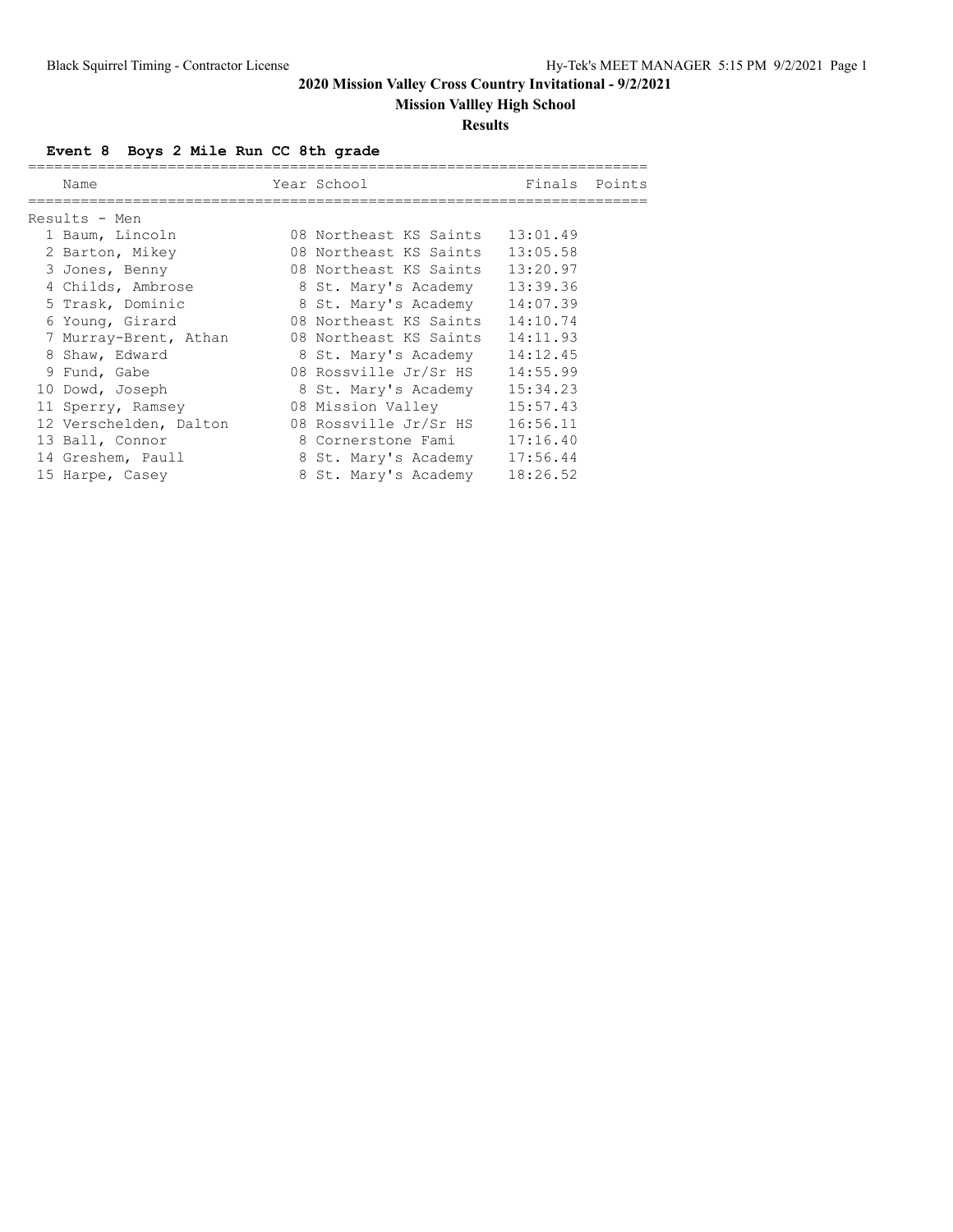**Mission Vallley High School**

#### **Results**

# **Event 7 Girls 2 Mile Run CC 8th grade**

| Name               | Year School            | Finals   | Points |
|--------------------|------------------------|----------|--------|
|                    |                        |          |        |
| Results - Women    |                        |          |        |
| 1 Kufahl, Kinsley  | 08 Rossville Jr/Sr HS  | 15:04.08 |        |
| 2 Hensley, Makenna | 08 Rossville Jr/Sr HS  | 17:27.31 |        |
| 3 Self, Laramie    | 08 Northeast KS Saints | 18:28.78 |        |
| 4 Andres, Castyn   | 08 Council Grove       | 18:48.92 |        |
| 5 Culberth, Lexi   | 8 Cornerstone Fami     | 19:05.83 |        |
|                    |                        |          |        |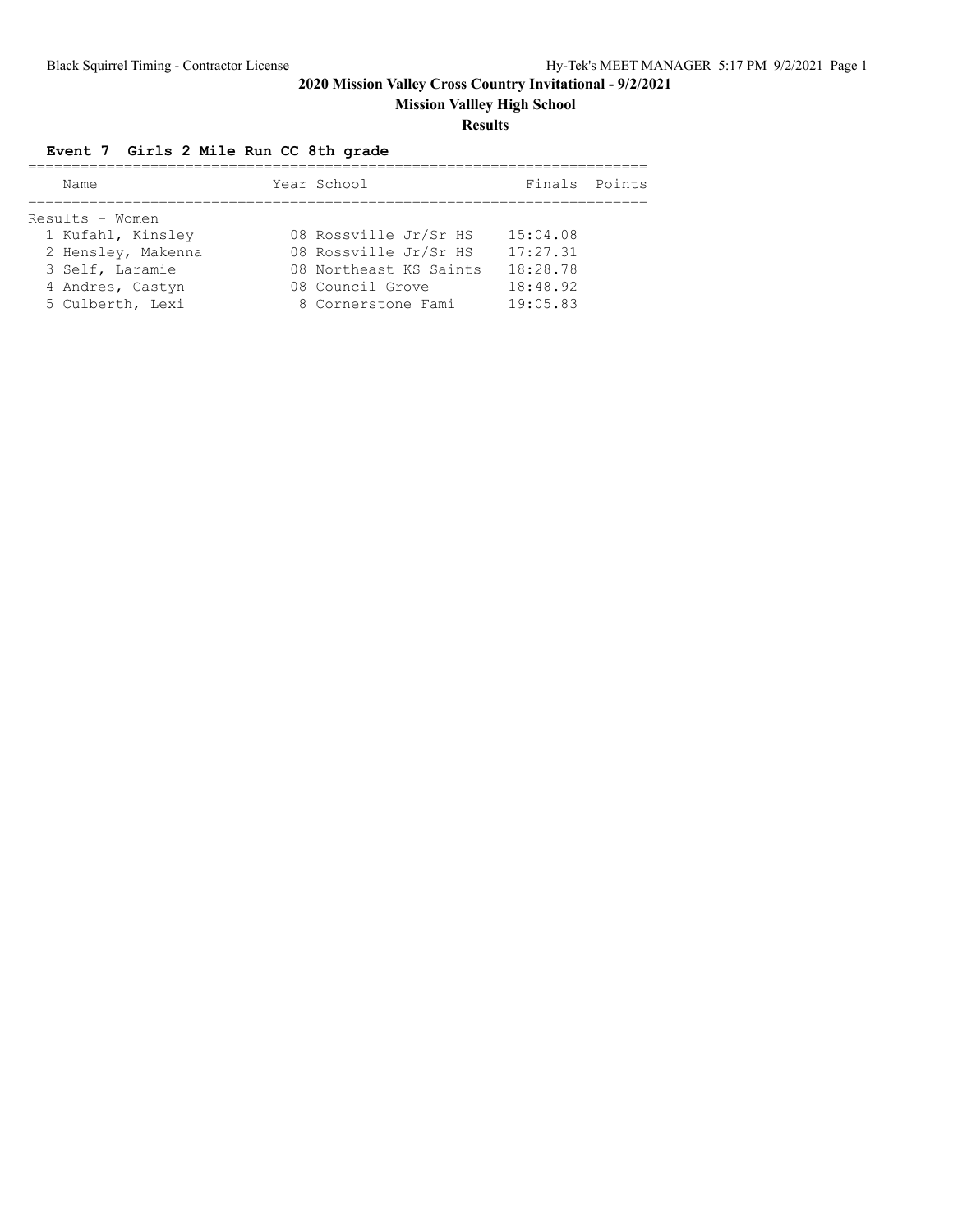# **Mission Vallley High School**

#### **Results**

# **Event 6 Boys 2 Mile Run CC 7th grade**

| Name                   | Year School          | Finals Points |  |
|------------------------|----------------------|---------------|--|
|                        |                      |               |  |
| Results - Men          |                      |               |  |
| 1 Dowd, Dan            | 7 St. Mary's Academy | 12:59.86      |  |
| 2 Picolet, Jadyn       | 07 Council Grove     | 13:37.70      |  |
| 3 Nelson, Brody        | 07 Council Grove     | 14:44.84      |  |
| 4 Goulart, Justin      | 7 St. Mary's Academy | 14:50.21      |  |
| 5 Childs, Pat          | 7 St. Mary's Academy | 15:34.29      |  |
| 6 Thieschafer, Dominic | 7 St. Mary's Academy | 15:41.38      |  |
| 7 Swift, Joev          | 07 Chase County      | 16:48.07      |  |
| 8 Hawkinson, Myrick    | 7 Cornerstone Fami   | 17:23.42      |  |
| 9 Jones, Mayson        | 07 Chase County      | 17:27.19      |  |
| 10 Schechter, Red      | 07 Chase County      | 21:20.48      |  |
| 11 Wingert, Brody      | 07 Council Grove     | 21:37.46      |  |
| 12 Birk, Evan          | 07 Council Grove     | 23:06.22      |  |